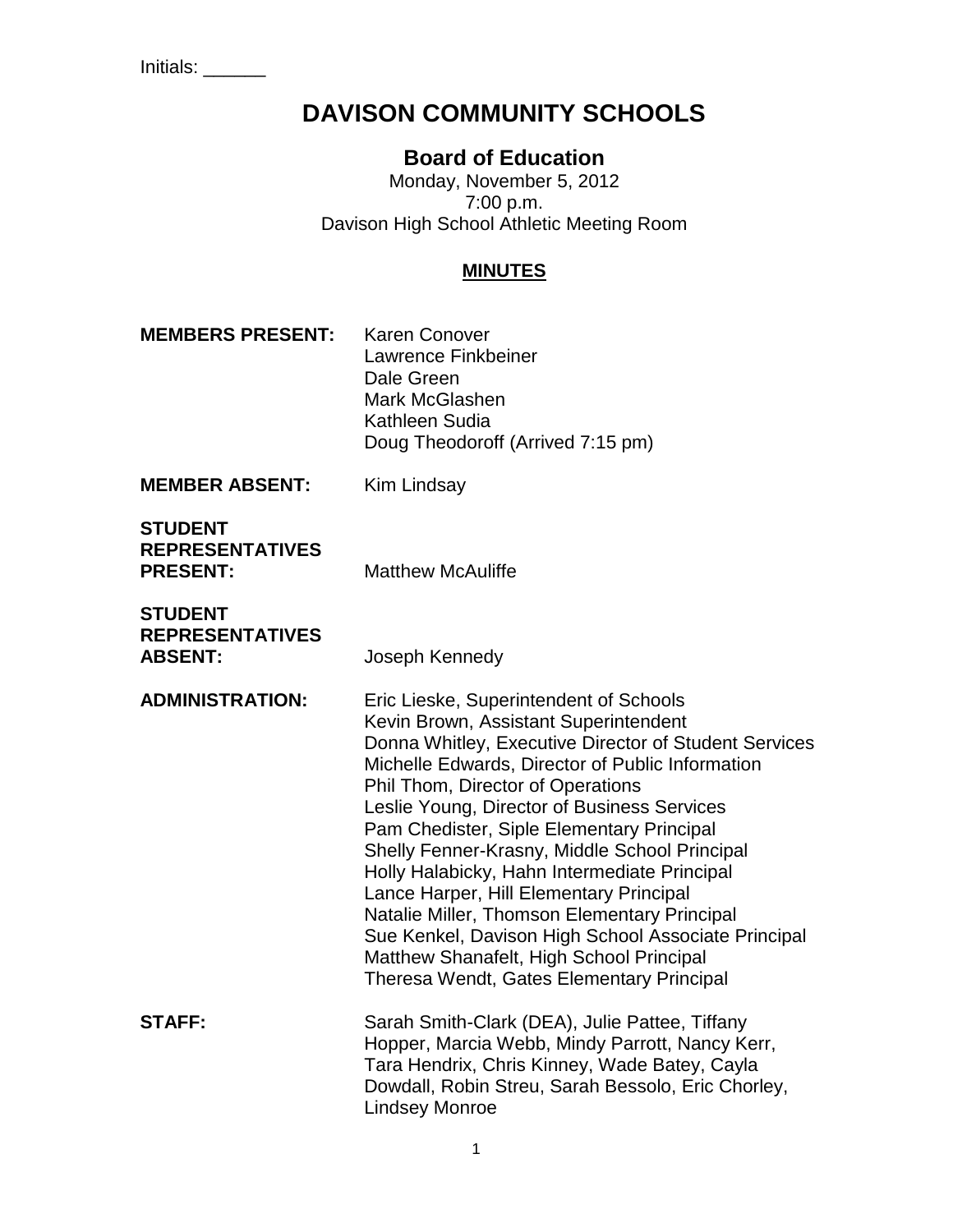**OTHER GUESTS:** Kellie Vo, Dawn Smith, Susan Ross, Jon Stavros, Amy Stavros, Chris Lorf, Lisa Minto, Jeff Apple, Beth Apple, Tony Lipsky, Lori Lipsky, Gailene Adams, John Adams, Kathy Vermilya, Tim Jankowski, Lori Jankowski, Tracy Fox, Nathan Fox, Jill Crotteau, Angela Kremer, Michelle Gormley, Marsha Mabbitt, Stacy Trudeau, Karla Miller, Wendy Tiggart

#### **ORDER OF BUSINESS:**

**CALL TO ORDER**: The regular meeting of the Davison Board of Education was called to order by President Kathleen Sudia at 7:00 pm in the Davison High School Athletic Meeting Room.

**PLEDGE OF ALLEGIANCE:** The pledge of allegiance was led by Hahn Intermediate Principal Holly Halabicky, fifth and sixth grade Hahn Heroes and their Teacher Sponsor Tara Hendrix. Mrs. Halabicky introduced the group and gave each student an opportunity to introduce themselves.

**ROLL CALL:** Kathy LaFeldt read the roll. Members present: Karen Conover, Lawrence Finkbeiner, Dale Green, Mark McGlashen and Kathleen Sudia. Board members absent: Kim Lindsay and Doug Theodoroff. Student members present: Matthew McAuliffe. Student member absent: Joseph Kennedy.

**APPROVAL OF AGENDA:** Moved by Karen Conover, supported by Larry Finkbeiner, to approve the agenda as presented with two changes: To move the "Cool to Care" presentation to the first presentation in the special presentation area and move the closed session to the last item on the agenda. The motion was carried with a vote of 5 yes, 0-no.

**APPROVAL OF CONSENT AGENDA:** Moved by Dale Green, supported by Karen Conover, to approve the consent agenda which included items 1-5 below:

- 1. **Approval of Minutes:** Approval of the open minutes for the previous special meeting of October 10, 2012. Approval of the minutes for committee meetings held since the October 10, 2012 board meeting.
- 2. **Approval of Bills for Payment:** Approval of payment of the bills for October:

AP-Pooled Cash: General Fund, DCER Fund, DTV Fund, Food Service Fund, and Student Activity Fund \$ 1,407,357.66

3. **Treasurer's Report:** Approval of the Treasurer's Report for the month of October.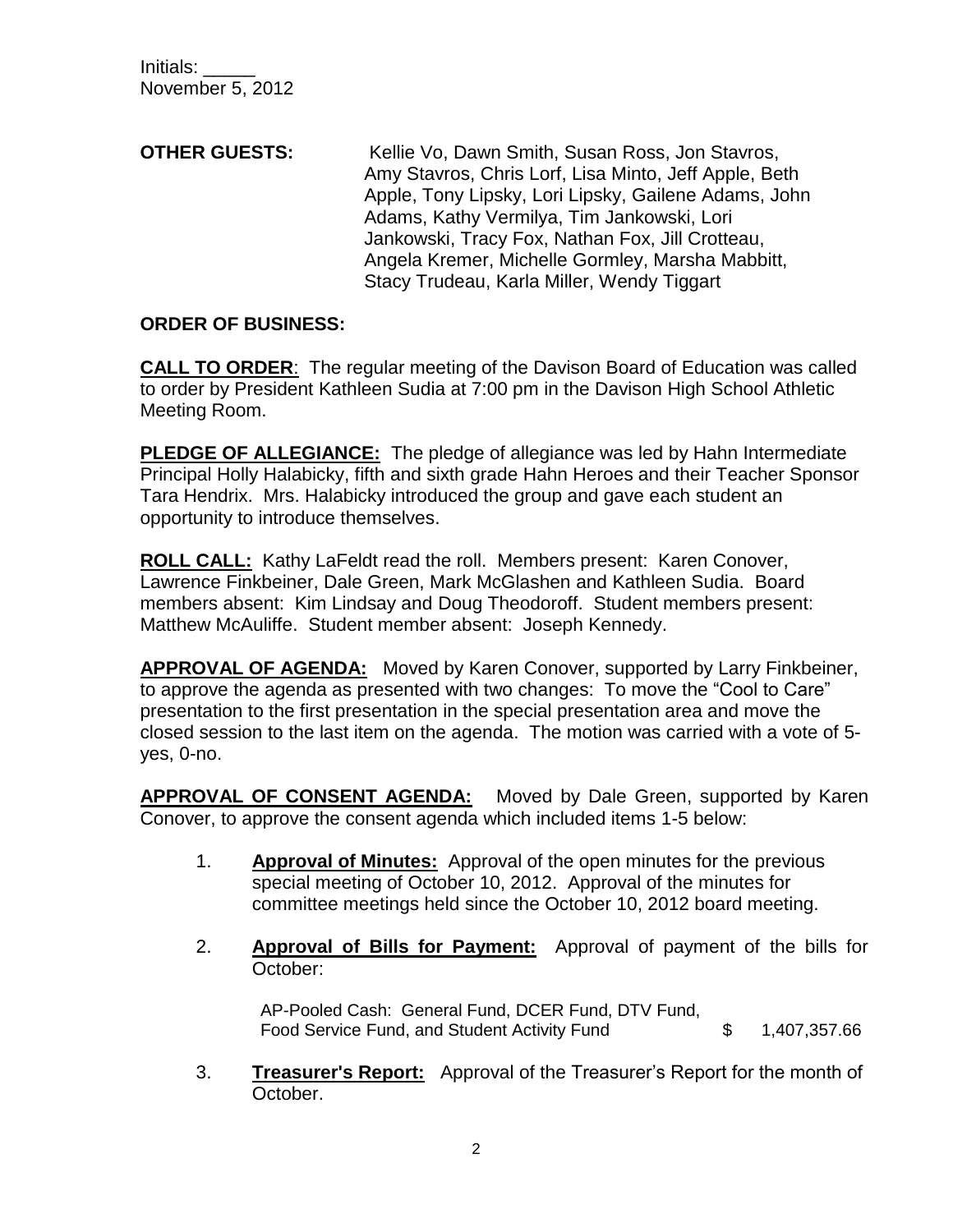- 4. **Monthly Personnel Report:** Approval of personnel activity for the period of October 1 through October 30, 2012.
- 5. **Quarterly Financial Report:** Approval of the Quarterly Finance Report through September 30, 2012 including budgets for the General Operating Fund, DCER Fund, DTV Fund, School Lunch Fund, and Student Activity Fund. Approval of the revised DCER Fund financial for the period ending June 30, 2012.

There was discussion and questions were answered. The motion was carried with a vote of 5-yes, 0-no.

## **COMMUNICATIONS:**

## **Special Presentations**

**"Cool to Care" Holiday Food Drive:** Davison High School DECA Community Service Project Chairperson Hannah Warner provided information regarding the organization's annual participation in the "Cool to Care" holiday food drive which is scheduled from November 12 through December 5 and provides assistance to families through Davison Outreach East.

Board of Education Trustee Doug Theodoroff arrived at the meeting at 7:15 pm.

**Davison Educational Foundation Teacher Mini-Grant Recipients:** Assistant Superintendent Kevin Brown presented highlights of this year's teacher minigrant projects which are funded by the Davison Educational Foundation (DEF). The mini-grant projects included "Flipped Learning," "I-Pads," "Fluency Microphones," "Classroom Listening Centers," "Sensational Station" and "Recycle, Reuse and Reduce." The following presentations were provided:

Hahn Intermediate sixth grade teachers Tiffany Hopper, Julie Pattee, and Marcia Webb provided information regarding "Classroom Listening Centers."

Central Elementary teacher Mindy Parrott and her first grade CAP students Jackson Smith and Lilly Beath provided information and a demonstration regarding the use of iPads in the classroom.

**Davison Educational Foundation Professional Scholarship Recipient:**  Selected as one of this year's DEF Professional Scholarship recipients, Siple Elementary teacher Nancy Kerr presented highlights of her summer conference in Denver, Colorado titled "Math and Literacy Work Stations."

**From the Public:** Visitors were welcomed and invited to address the Board. There was no response from the public.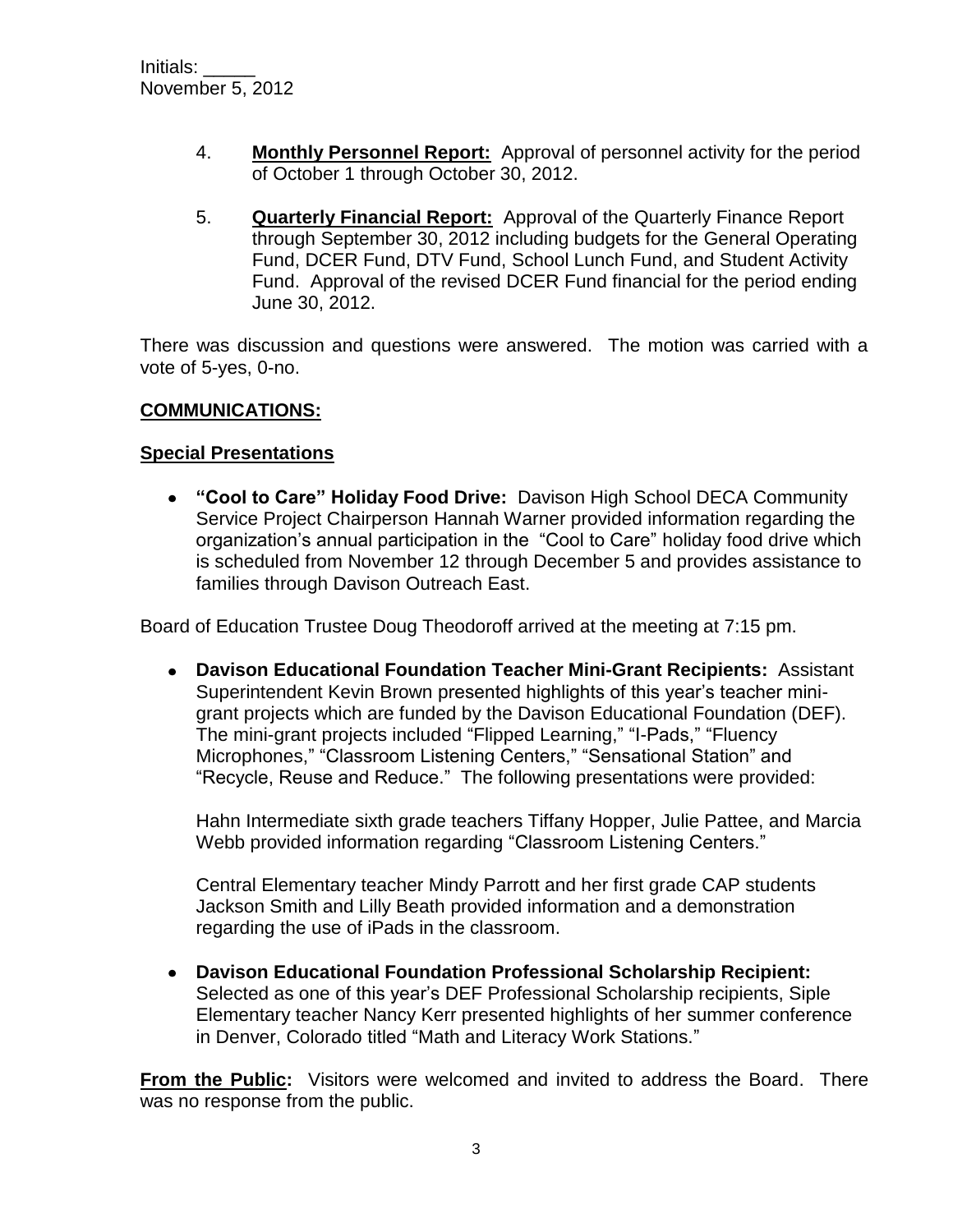**Correspondence:** There was no correspondence to be read.

## **ACTION ITEMS:**

**GRADUATION CEREMONY DATES AND TIMES:** The administrative staff proposed that alternative education high school graduation be held on Wednesday, June 5, 2013, 7:00 pm, in the Ude Auditorium and that the high school graduation be held Monday, June 10, 2013, 7:00 pm, at Perani's Arena and Event Center. Moved by Karen Conover, supported by Mark McGlashen, to approve the dates and locations for graduation as recommended. The motion was carried with a vote of 6-yes, 0-no.

In addition, Doug Theodoroff, Larry Finkbeiner and Mark McGlashen volunteered to confer diplomas at the alternative high school ceremony. All Board members participate in the high school graduation.

#### **PRE-APPROVAL OF PRELIMINARY QUALIFICATION APPLICATION**

**RESOLUTION:** Board President Kathy Sudia, Board Treasurer Kim Lindsay, and Superintendent Lieske met with the Michigan Department of Treasury and received preapproval for the Preliminary Qualification Application for the Central Elementary proposed project. Moved by Mark McGlashen supported by Dale Green, to approve the pre-approval of Preliminary Qualification Application Resolution. The following roll call vote was taken: Karen Conover - yes; Larry Finkbeiner – yes; Dale Green – yes; Kim Lindsay – absent; Mark McGlashen – yes; Kathleen Sudia – yes; Doug Theodoroff – yes. The motion was carried with a roll call vote of 6-yes, 0-no.

**APPROVAL OF DAVISON HIGH SCHOOL VARSITY CHOIR AND INSTRUMENTAL MUSIC TRIP TO NEW YORK:** Approval of the overnight trip requested for DHS varsity choir, band and orchestra students to travel to New York City, New York on April 10-14, 2013. Moved by Karen Conover, supported by Doug Theodoroff, to approve the high school vocal and instrumental student trip as requested. The motion was carried with a vote of 6-yes, 0-no.

**BUDGET REVISION APPROVAL:** Director of Business Service Leslie Young provided information regarding updated student enrollment data, known and anticipated changes in state funding, and other relevant information as it relates to the general fund budget. The proposed revision has been reviewed by the Board Finance Committee. Moved by Karen Conover, supported by Dale Green, to approve the general fund budget revision as recommended. There was discussion and questions were answered. The motion was carried with a vote of 6-yes, 0-no.

**APPROVAL OF MIDDLE SCHOOL TRIP TO WASHINGTON D.C.:** Approval of the overnight trip requested for eighth grade students to travel to Washington D.C. on May 23-27, 2013. Moved by Karen Conover, supported by Doug Theodoroff, to approve the eighth grade student trip scheduled over Memorial Day weekend to Washington D.C. There was discussion. The motion was carried with a vote of 6-yes, 0-no.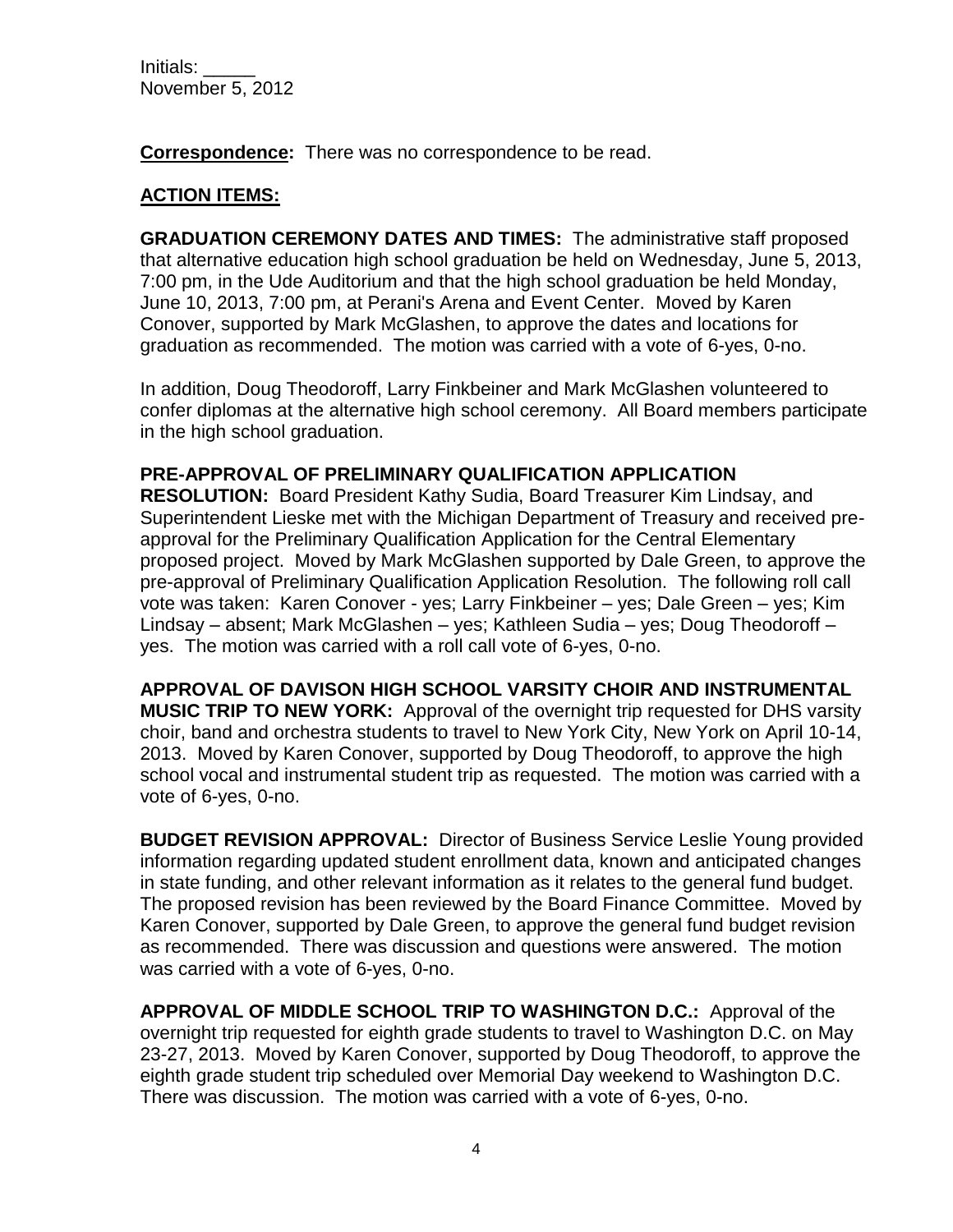**ACCEPTANCE OF CONTRIBUTIONS:** Moved by Larry Finkbeiner, supported by Dale Green, to gratefully accept the following contributions and to direct the superintendent to express the Board's gratitude in writing:

- Davison resident Jeffrey DeVaney donated a storage cabinet to Siple Elementary to house supplies for their Environmental Learning Space.
- Davison parent Dawn Headrick donated 20 paperback fiction books to Davison High School Teacher Margaret Richmond for her classroom library. The books will provide an additional variety of reading material for her students.
- Diane Roetter on behalf of St. Andrews Presbyterian Church donated 56 sets of hats, scarves and gloves to Gates Elementary and Thomson Elementary for students in need.
- Mr. Tom Kelly on behalf of Hank Graff Chevrolet donated \$2,714 to the Davison Band and Orchestra Boosters as part of the dealership's "Test Drive" fundraiser. A portion of the donation will go toward a building project and the remaining will benefit students in the instrumental music program.
- Davison parents Ty and Kelly Woznek donated \$30 to Thomson Elementary Teacher Emily Tritten's kindergarten classroom. The money will be used to purchase the Smoothboard 2 program which transforms a plain whiteboard into a digital whiteboard.
- Retired teacher Steve Seamon donated four framed historic drawings of Davison landmarks, including a drawing of Central Elementary. The artwork will be displayed in Davison's Alumni room.
- Parent Mary Matthess donated two boxes of like new children's books to Siple Elementary for their kindergarten, first and second grade new teacher classroom libraries.

The motion was carried with a vote of 6-yes, 0-no.

#### **INFORMATIONAL ITEMS:**

#### **From our Superintendent:**

Superintendent Lieske acknowledged senior golfer Andrea Richards for her All State, Division 1 recognition and coach Darcy Stocker for her Division 1, Coach of the Year recognition.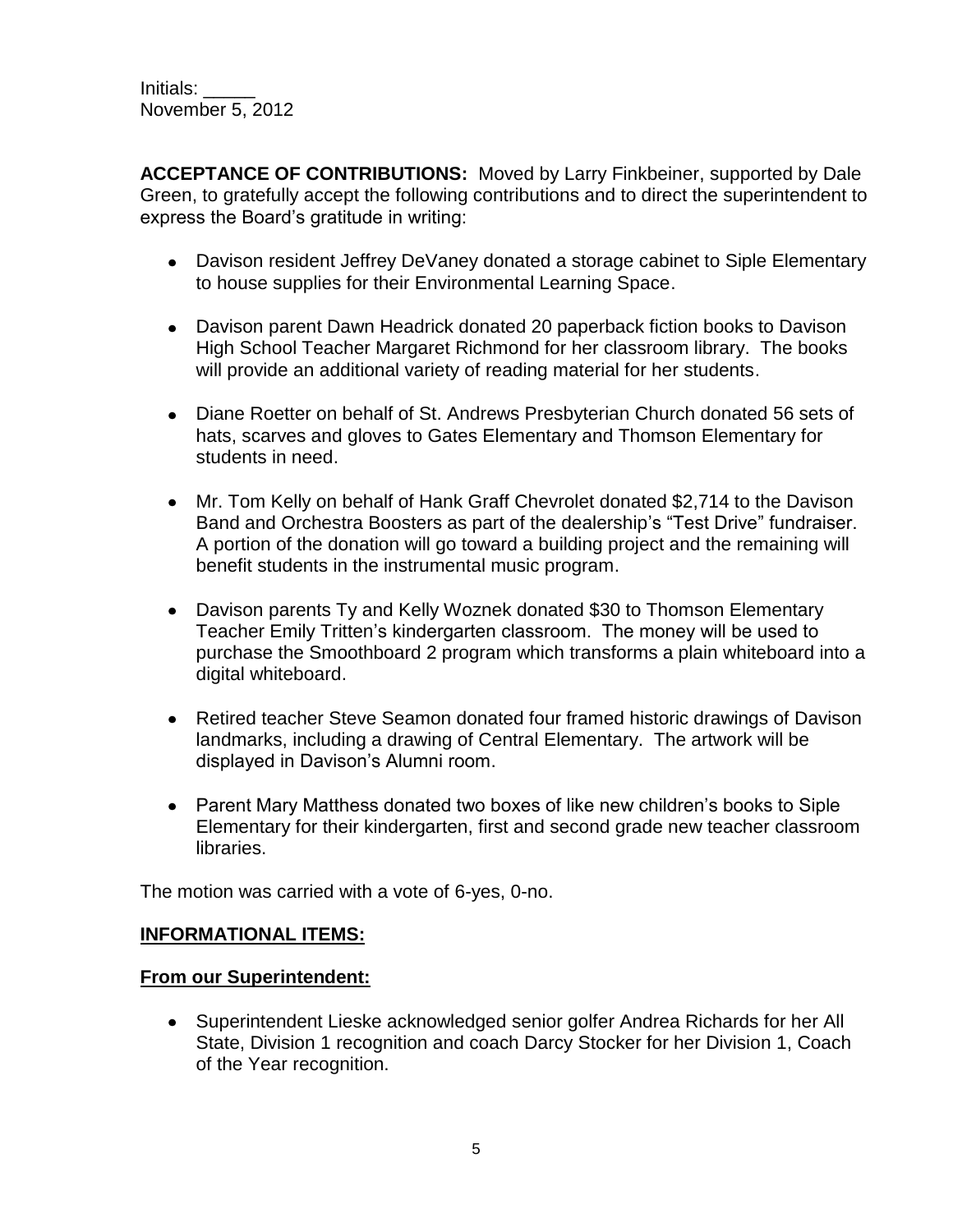- Superintendent Lieske commended the district's GSRP program for recently receiving a five star rating after an on-sight review was conducted by the state.
- Siple Elementary will be hosting an election site for the upcoming Presidential election. Richfield Township is providing added security and will have a police officer assigned to the building all day to keep an eye on things. Everyone is encouraged to support Kim Lindsay and Karen Conover (both are running unopposed) by getting out to vote.
- Superintendent Lieske provided information concerning his performance evaluation form in regards to student growth indicating this area will be prepopulated prior to distribution.

#### **From our Student Representatives:**

• Matthew McAuliffe reported on events of interest at Davison High School.

**Superintendent Evaluation Process:** Board members were provided a copy of the form for the evaluation of the superintendent recommended by the Personnel Committee. The final evaluation forms will be prepared and distributed to each Board member in compliance with the timeline.

#### **Other Matters Which May Properly Come Before the Board** (From Board members)**:**

• There were no comments from members of the Board.

#### **Future Meeting Date:**

| <b>Next Regular Meeting:</b> | Monday, December 3, 2012     |
|------------------------------|------------------------------|
|                              | 7:00 p.m.                    |
|                              | Davison High School          |
|                              | <b>Athletic Meeting Room</b> |
|                              | 1250 N. Oak Road             |
|                              | Davison, MI 48423            |

**CLOSED SESSION REGARDING STUDENT DISCIPLINARY MATTERS:** Moved by Karen Conover, supported by Mark McGlashen, to convene into closed session at 8:10 pm, for the purpose of discussing two student disciplinary matters. The motion was carried with a vote of 6-yes, 0-no. The students' parents requested that Board deliberation take place in closed session, which is allowed under Section 8 [b] of Michigan's Open Meetings Act.

**RETURN TO REGULAR SESSION:** Moved by Larry Finkbeiner supported by Mark McGlashen, to adjourn the closed session and return to regular session at 9:26 pm. The motion was carried with a vote of 6-yes, 0-no.